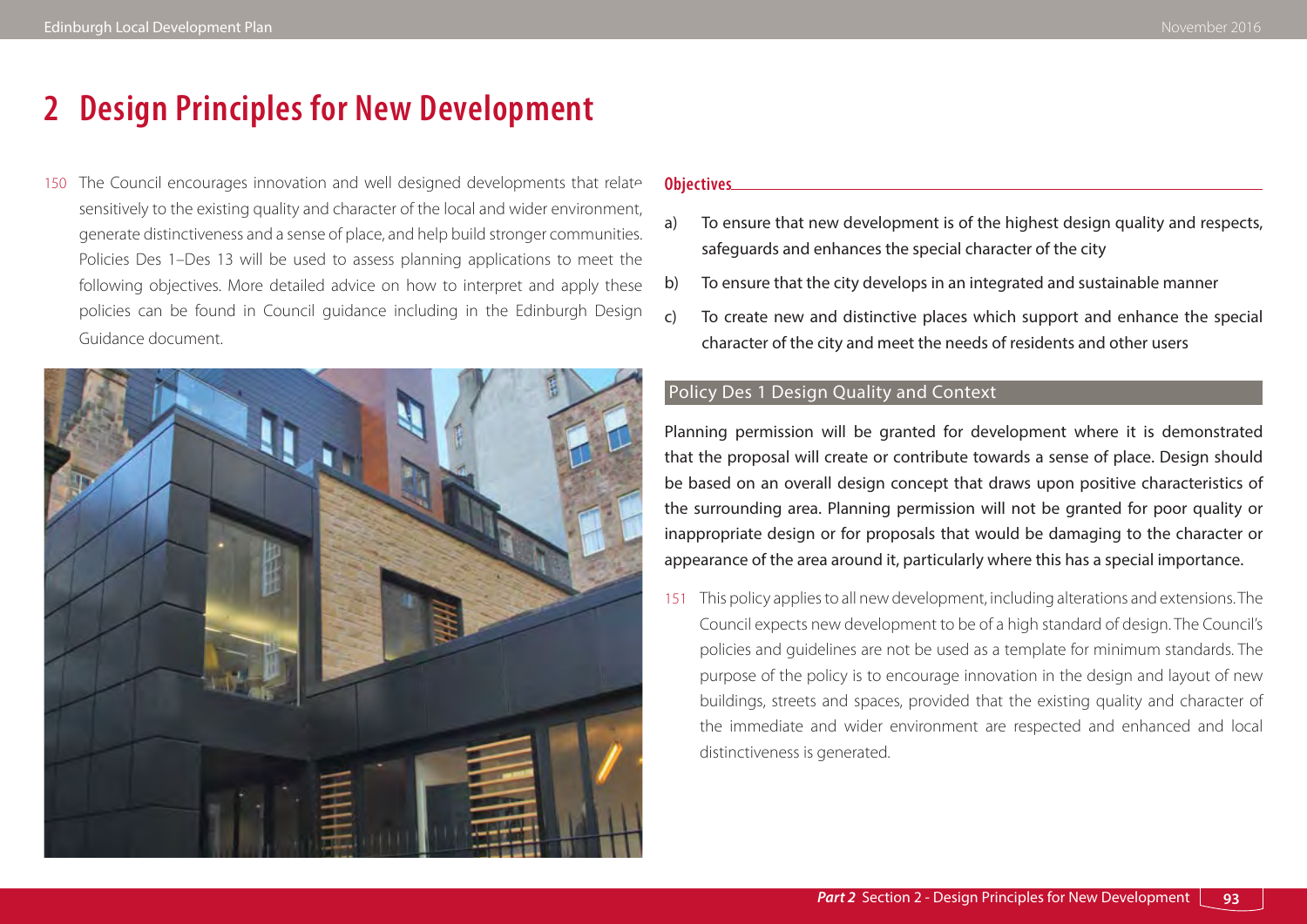# Policy Des 2 Co-ordinated Development

Planning permission will be granted for development which will not compromise:

- a) the effective development of adjacent land; or
- b) the comprehensive development and regeneration of a wider area as provided for in a master plan, strategy or development brief approved by the Council.
- 152 This policy applies to all development involving one or more new buildings. The Council encourages a comprehensive approach to redevelopment and regeneration wherever possible, and the preparation of development frameworks or master plans, to identify the full design potential for creating successful places. Piecemeal development is less likely to lead to the creation of well-defined and cohesive networks of streets and spaces. In exceptional cases, it may be necessary for the Council to use its powers of compulsory purchase to assemble a site for development and enable a satisfactory outcome to be achieved.

# Policy Des 3 Development Design - Incorporating and Enhancing Existingand Potential Features

Planning permission will be granted for development where it is demonstrated that existing characteristics and features worthy of retention on the site and in the surrounding area, have been identified, incorporated and enhanced through its design.

153 This policy is relevant for all new development involving one new building or more. Its aim is to ensure that development proposals are informed by a detailed analysis and understanding of the site. The incorporation of existing features including built structures, archaeology, trees and woodland, landscape character, views and biodiversity can enhance a development's sense of place and contribution to the wider habitat and green network. Where practicable, proposals should provide new habitat to further the conservation of biodiversity.

# Policy Des 4 Development Design – Impact on Setting

Planning permission will be granted for development where it is demonstrated that it will have a positive impact on its surroundings, including the character of the wider townscape and landscape, and impact on existing views, having regard to:

- a) height and form
- b) scale and proportions, including the spaces between buildings
- c) position of buildings and other features on the site
- d) materials and detailing
- 154 This policy applies to all new development of one or more buildings. Where the built environment is of high quality and has a settled townscape character, new development proposals will be expected to have similar characteristics to the surrounding buildings and urban grain. Where the surrounding development is fragmented or of poor quality, development proposals should help repair the urban fabric, establish model forms of development and generate coherence and distinctiveness – a sense of place. The siting and design of development should also be guided by views within the wider landscape and an understanding of local landscape character, including important topographical features, e.g. prominent ridges, valleys and patterns of vegetation.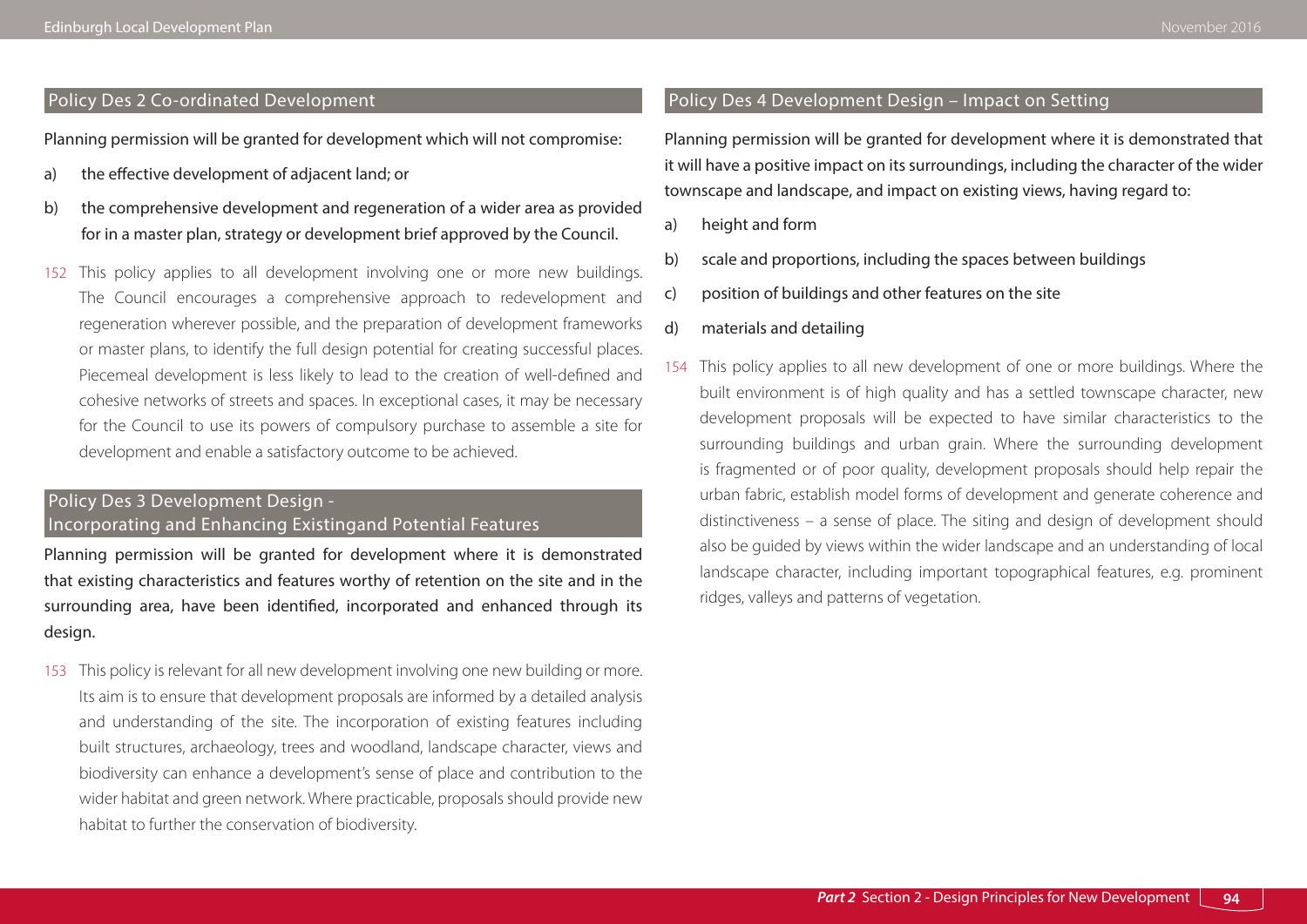# Policy Des 5 Development Design – Amenity

Planning permission will be granted for development where it is demonstrated that:

- a) the amenity of neighbouring developments is not adversely affected and that future occupiers have acceptable levels of amenity in relation to noise, daylight, sunlight, privacy or immediate outlook
- b) the design will facilitate adaptability in the future to the needs of different occupiers, and in appropriate locations will promote opportunities for mixed uses
- c) community security will be promoted by providing active frontages to more important thoroughfares and designing for natural surveillance over all footpaths and open areas
- d) a clear distinction is made between public and private spaces, with the latter provided in enclosed or defensible forms
- e) refuse and recycling facilities, cycle storage, low and zero carbon technology, telecommunications equipment, plant and services have been sensitively integrated into the design
- 155 This policy applies to all new development for one or more new buildings. Buildings must meet the needs of users and occupiers, with consideration given to impacts on neighbouring properties to ensure no unreasonable noise impact or loss of daylight, sunlight or privacy. Buildings should be designed to be flexible in use and interact closely with the street, providing continuity of urban frontage and natural surveillance. Cul-de-sac and single access residential layouts and gated communities should be avoided to help the integration of new development into the wider neighbourhood. Ancillary facilities must be sensitively integrated into the design of buildings to avoid impacting upon the surrounding townscape.

# Policy Des 6 Sustainable Buildings

Planning permission will only be granted for new development where it has been demonstrated that:

- a) the current carbon dioxide emissions reduction target has been met, with at least half of this target met through the use of low and zero carbon generating technologies.
- b) other features are incorporated that will reduce or minimise environmental resource use and impact, for example:
	- i. measures to promote water conservation
	- ii. sustainable urban drainage measures that will ensure that there will be no increase in rate of surface water run-off in peak conditions or detrimental impact on the water environment. This should include green roofs on sites where measures on the ground are not practical
	- iii. provision of facilities for the separate collection of dry recyclable waste and food waste
	- iv. maximum use of materials from local and/or sustainable sources
	- v. measures to support and encourage the use of sustainable transport, particularly cycling, including cycle parking and other supporting facilities such as showers.
- 156 This policy applies to all development involving one or more new buildings. The purpose of this policy is to help tackle the causes and impacts of climate change, reduce resource use and moderate the impact of development on the environment.
- 157 Buildings account for a substantial proportion of total carbon emissions through the energy they consume. Local authorities, through their planning and building standards responsibilities have a key role in helping to meet the Scottish Government's target for nearly zero carbon homes and buildings by 2016. Scottish Building Standards set carbon dioxide emissions reduction targets. At March 2013,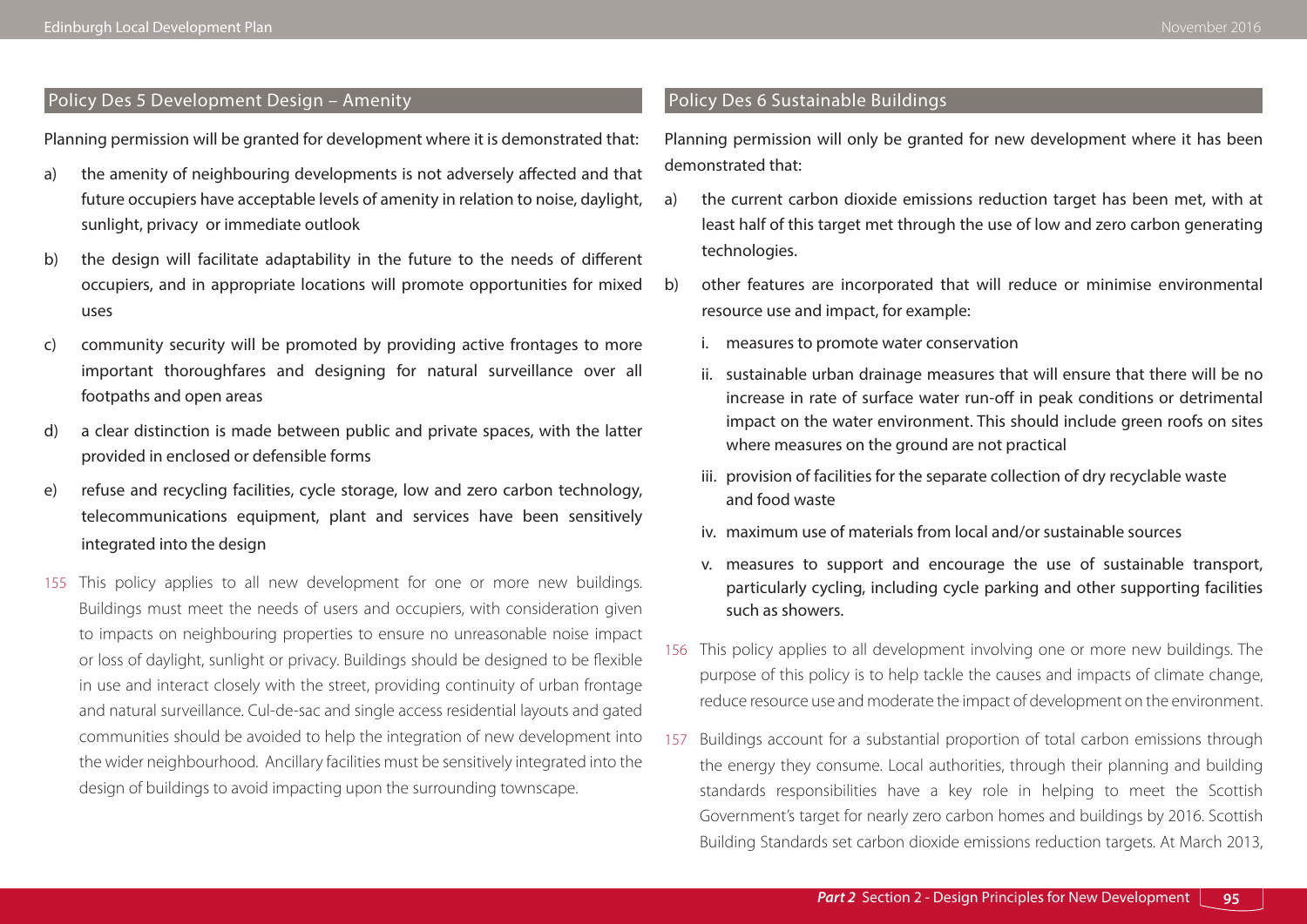# Policy Des 11 Tall Buildings – Skyline and Key Views

Planning permission will only be granted for development which rises above the building height prevailing generally in the surrounding area where:

- a) a landmark is to be created that enhances the skyline and surrounding townscape and is justified by the proposed use
- b) the scale of the building is appropriate in its context
- c) there would be no adverse impact on important views of landmark buildings, the historic skyline, landscape features in the urban area or the landscape setting of the city, including the Firth of Forth.
- 166 Proposals for development that would be conspicuous in iconic views of the city will be subject to special scrutiny. This is necessary to protect some of the city's most striking visual characteristics, the views available from many vantage points within the city and beyond, of landmark buildings, the city's historic skyline, undeveloped hillsides within the urban area and the hills, open countryside and the Firth of Forth which create a unique landscape setting for the city. In addition, the height of new buildings may need to be suppressed where necessary so that the city's topography and valley features continue to be reflected in roofscapes. This policy will play an important role in protecting the setting of the World Heritage Sites.
- 167 A study undertaken for the Council identifies key public viewpoints and is used in assessing proposals for high buildings. Further advice is provided in Council guidance.

# Policy Des 12 Alterations and Extensions

Planning permission will be granted for alterations and extensions to existing buildings which:

- a) in their design and form, choice of materials and positioning are compatible with the character of the existing building
- b) will not result in an unreasonable loss of privacy or natural light to neighbouring properties
- c) will not be detrimental to neighbourhood amenity and character
- 168 Every change to a building, street or space has the potential to enrich or, if poorly designed, impoverish a part of the public realm. The impact of a proposal on the appearance and character of the existing building and street scene generally must be satisfactory and there should be no unreasonable loss of amenity and privacy for immediate neighbours.

# Policy Des 13 Shopfronts

Planning permission will be granted for alterations to shopfronts which are improvements on what already exists and relate sensitively and harmoniously to the building as a whole. Particular care will be taken over proposals for the installation of illuminated advertising panels and projecting signs, blinds, canopies, security grills and shutters to avoid harm to the visual amenity of shopping streets or the character of historic environments.

169 Shopfront design, shop designs and shopfront advertising play an important role in the visual environment of the city. Important traditional or original features on older buildings, such as stall risers, fascias and structural framing of entrances and shop windows, should be retained and incorporated into the design. In conservation areas and on listed buildings, design and materials used will be expected to be of a high standard, and not damaging to existing fabric of buildings or wider character. Detailed advice on shopfronts is provided in Council guidance.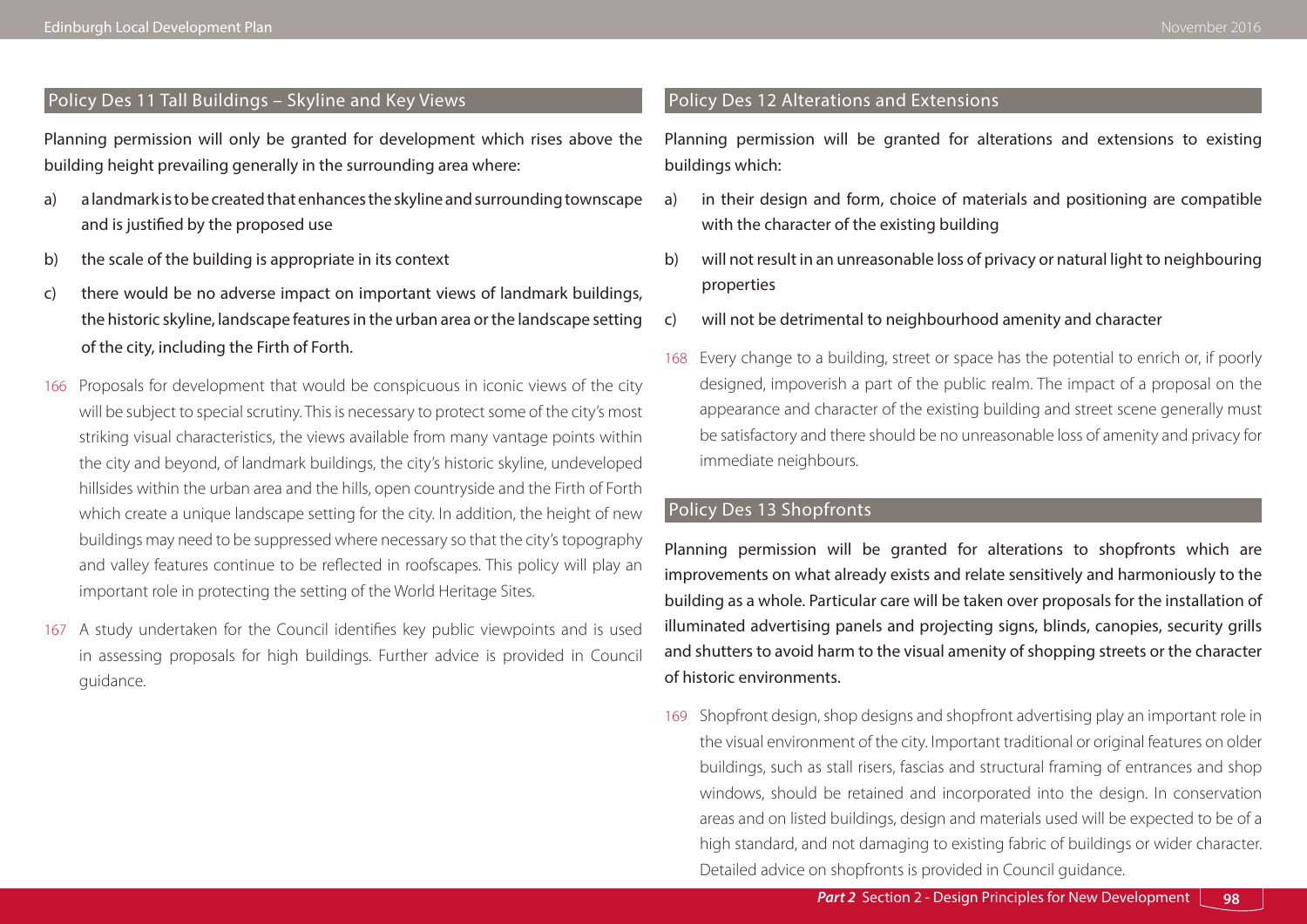# Policy Env 3 Listed Buildings - Setting

Development within the curtilage or affecting the setting of a listed building will be permitted only if not detrimental to the architectural character, appearance or historic interest of the building, or to its setting.

### Policy Env 4 Listed Buildings – Alterations and Extensions

Proposals to alter or extend a listed building will be permitted where

- a) those alterations or extensions are justified;
- b) there will be no unnecessary damage to historic structures or diminution of its interest; and
- c) where any additions are in keeping with other parts of the building.
- 173 In determining applications for planning permission or listed building consent, the Council is required to have special regard to the desirability of preserving the building, its setting or any features of special architectural or historic interest that it possesses. Applications for the demolition or substantial alteration of a listed building must be accompanied by a thorough structural condition report demonstrating that the proposals are necessary or justified. Information must be provided on the proposed replacement building; these should be of comparable quality in terms of construction and design. The loss of a listed building will only be justified in exceptional circumstances. Scottish Historic Environment Policy (SHEP) and Council guidance provide further advice for applications relating to Listed Buildings.

# Policy Env 5 Conservation Areas – Demolition of Buildings

Proposals for the demolition of an unlisted building within a conservation area but which is considered to make a positive contribution to the character of the area will only be permitted in exceptional circumstances and after taking into account the considerations set out in Policy Env 2 above.

Proposals for the demolition of any building within a conservation area, whether listed or not, will not normally be permitted unless a detailed planning application is approved for a replacement building which enhances or preserves the character of the area or, if acceptable, for the landscaping of the site.

# Policy Env 6 Conservation Areas - Development

Development within a conservation area or affecting its setting will be permitted which:

- a) preserves or enhances the special character or appearance of the conservation area and is consistent with the relevant conservation area character appraisal
- b) preserves trees, hedges, boundary walls, railings, paving and other features which contribute positively to the character of the area and
- c) demonstrates high standards of design and utilises materials appropriate to the historic environment.

Planning applications should be submitted in a sufficiently detailed form for the effect of the development proposal on the character and appearance of the area to be assessed.

- 174 The purpose of the above policies is to protect and, where possible, enhance the character and appearance of Edinburgh's many conservation areas. By controlling the demolition of buildings and ensuring new development is of appropriate design and quality, their aim is to protect the City's heritage for future generations.
- 175 Applications for demolition will be permitted only where this does not erode the character and appearance of the conservation area. The general presumption will be in favour of retaining buildings that make a positive contribution to the conservation area, particularly where it can be demonstrated that the building is able to support a new viable use, or might be capable of such in the future. Conservation Area Consent may be subject to conditions or a legal agreement to link demolition works to the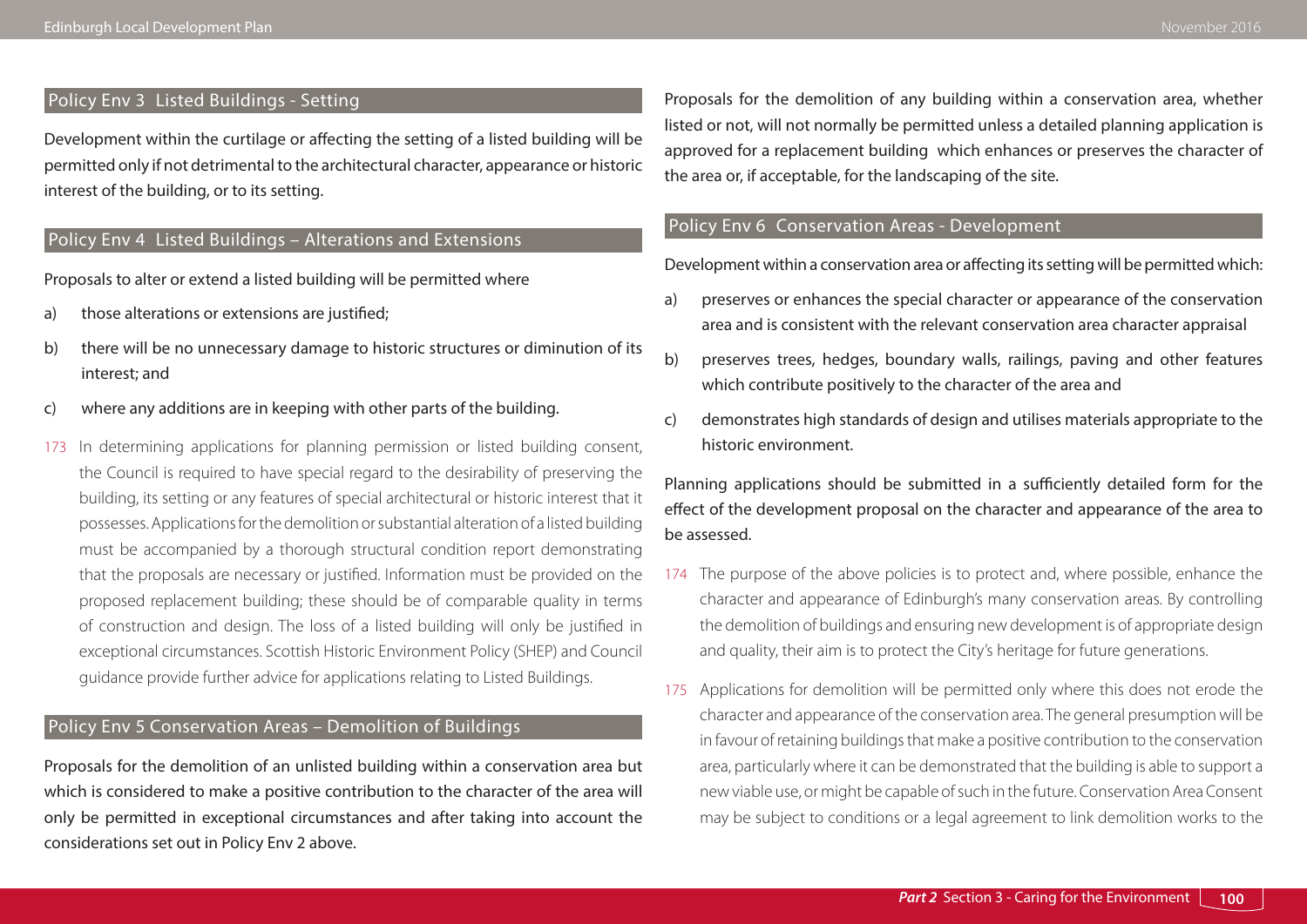provision of the proposed replacement building or, in exceptional circumstances, to require temporary landscaping.

176 Design statements are required for new developments in a conservation area. This statement should include reference to the relevant Conservation Area Character Appraisal and Council guidance on Conservation Areas and Listed Buildings and show how these have informed the proposed design.

# Policy Env 7 Historic Gardens and Designed Landscapes

Development will only be permitted where there is no detrimental impact on the character of a site recorded in the Inventory of Gardens and Designed Landscapes, adverse effects on its setting or upon component features which contribute to its value. Elsewhere, adverse effects on historic landscape features should be minimised. Restoration of Inventory sites and other historic landscape features is encouraged.

177 This policy aims to protect sites included in the national Inventory of Gardens and Designed Landscapes (shown on the Proposals Map) and other historic landscape features elsewhere across the Council area. An understanding of how the landscape has evolved can help inform a development proposal. A historical landscape appraisal may be requested from applicants to allow full assessment of the implications of development and identify restoration opportunities.

# Policy Env 8 Protection of Important Remains

Development will not be permitted which would:

- a) adversely affect a scheduled monument or other nationally important archaeological remains, or the integrity of their setting
- b) damage or destroy non-designated archaeological remains which the Council considers should be preserved in situ.

# Policy Env 9 Development of Sites of Archaeological Significance

Planning permission will be granted for development on sites of known or suspected archaeological significance if it can be concluded from information derived from a desk-based assessment and, if requested by the Council, a field evaluation, that either:

- a) no significant archaeological features are likely to be affected by the development or
- b) any significant archaeological features will be preserved in situ and, if necessary, in an appropriate setting with provision for public access and interpretation or
- c) the benefits of allowing the proposed development outweigh the importance of preserving the remains in situ. The applicant will then be required to make provision for archaeological excavation, recording, and analysis, and publication of the results before development starts, all to be in accordance with a programme of works agreed with the Council.
- 178 The objective of the above policies is to protect and enhance archaeological remains, where possible by preservation in situ in an appropriate setting. In some cases, depending on the nature of the remains and character of the site, the Council may require provision for public access and interpretation as part of the proposed development. When preservation in situ is not possible, recording and/or excavation followed by analysis and publication of the results will be required.
- 179 Developers should seek early advice from the Council's Archaeologist for sites where historic remains are known or thought likely to exist. Where a development may affect a scheduled monument or its setting, early contact should be made with Historic Environment Scotland.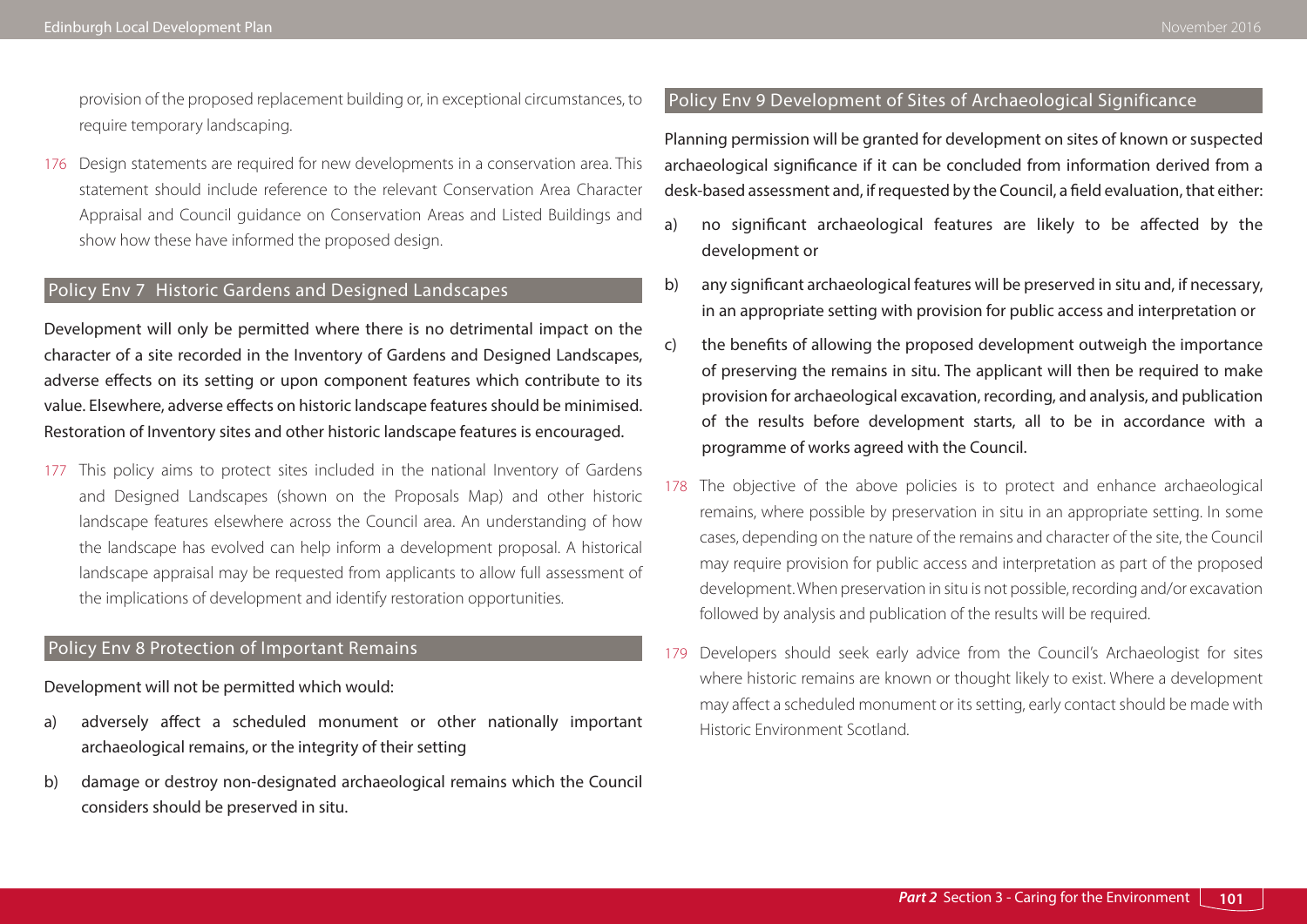# Natural Environment

180 Policies Env 10 to Env 16 will play an important role in ensuring development proposals protect and where possible enhance Edinburgh's natural heritage. Further advice can be found in Council guidance.

# Policy Env 10 Development in the Green Belt and Countryside

Within the Green Belt and Countryside shown on the Proposals Map, development will only be permitted where it meets one of the following criteria and would not detract from the landscape quality and/or rural character of the area:

- a) For the purposes of agriculture, woodland and forestry, horticulture or countryside recreation, or where a countryside location is essential and provided any buildings, structures or hard standing areas are of a scale and quality of design appropriate to the use.
- b) For the change of use of an existing building, provided the building is of architectural merit or a valuable element in the landscape and is worthy of retention. Buildings should be of domestic scale, substantially intact and structurally capable of conversion.
- c) For development relating to an existing use or building(s) such as an extension to a site or building, ancillary development or intensification of the use, provided the proposal is appropriate in type in terms of the existing use, of an appropriate scale, of high quality design and acceptable in terms of traffic impact.
- d) For the replacement of an existing building with a new building in the same use provided:
	- 1) the existing building is not listed or of architectural / historic merit;
	- 2) the existing building is of poor quality design and structural condition,
	- 3) the existing building is of domestic scale, has a lawful use and is not a temporary structure; and

# 4) the new building is of a similar or smaller size to the existing one, lies within the curtilage of the existing building and is of high design quality.

- 181 It is necessary to control the type and scale of development in the green belt to enable it to fulfil its important role in terms of landscape setting and countryside recreation as described in Part 1. However, the purpose of the green belt is not to prevent development from happening. This policy sets out the circumstances in which development in the green belt can be supported.
- 182 In Edinburgh, Countryside areas i.e. land outwith existing settlements, which are not designated green belt are considered to be of equivalent environmental importance. For this reason, it is appropriate to apply the same level of protection to both green belt and Countryside areas.
- 183 The key test for all proposals in the green belt and Countryside areas will be to ensure that the development does not detract from the landscape quality and/or rural character of the area. The Council's guidance 'Development in the Countryside and Green Belt' provides more detailed advice.

# Policy Env 11 Special Landscape Areas

Planning permission will not be granted for development which would have a significant adverse impact on the special character or qualities of the Special Landscape Areas shown on the Proposals Map

- 184 This policy aims to protect Edinburgh's unique and diverse landscape which contributes to the city's distinctive character and scenic value. Special Landscape Areas (SLA) are local designations, which safeguard and enhance the character and quality of valued landscapes across the Council area.
- 185 A Statement of Importance has been prepared for each SLA and can be viewed on the Council's website. This sets out the essential qualities and characteristics of the area and the potential for enhancement. The Statements of Importance should be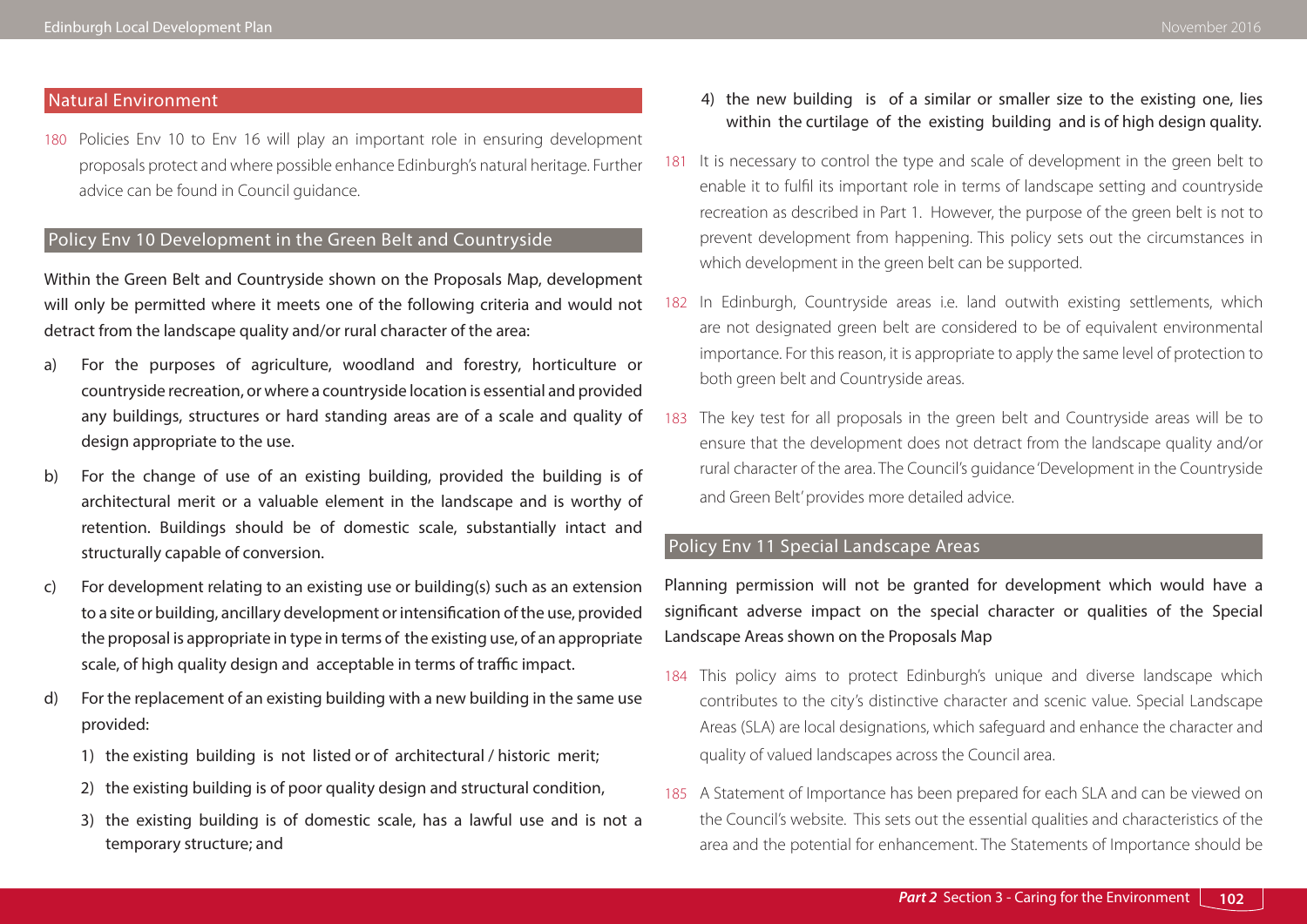used to guide development proposals in SLAs and will be a material consideration in assessing planning applications. A landscape and visual impact assessment is likely to be needed in support of proposals affecting a SLA.

# Policy Env 12 Trees

Development will not be permitted if likely to have a damaging impact on a tree protected by a Tree Preservation Order or on any other tree or woodland worthy of retention unless necessary for good arboricultural reasons. Where such permission is granted, replacement planting of appropriate species and numbers will be required to offset the loss to amenity.

- 186 This policy recognises the important contribution made by trees to character, biodiversity, amenity and green networks. In assessing proposals affecting trees, the Council will consider their value, taking into account current Scottish Government guidance – presently contained in its Policy on Control of Woodland Removal and UK Forest Standard – and their status such as Tree Preservation Order, heritage tree, Ancient Woodland and Millennium Woodland, along with information from tree surveys.
- 187 Where necessary to protect trees, the Council will use its powers to make and enforce Tree Preservation Orders.

#### **Nature Conservation**

# Policy Env 13 Sites of International Importance

Development likely to have a significant effect on a 'Natura 2000 site' will be permitted only if either:

- a) the development will not adversely affect the integrity of the area; or
- b) it has been demonstrated that:
- c) there are no alternative solutions and
- d) there are imperative reasons of overriding public interest for permitting the development, including reasons of a social or economic nature.
- e) compensatory measures are provided to ensure that the overall coherence of the Natura network is protected.
- 188 The Plan area covers internationally important sites known as 'Natura 2000 sites', designated under the Conservation (Natural Habitats, &c) Regulations 1994. These are the Firth of Forth, Forth Islands (part), and Imperial Dock Lock Special Protection Areas. Where a proposal may affect an internationally protected site, the Council will carry out a Habitats Regulation Appraisal. If it considers the proposal is likely to have a significant effect, the Council must then undertake an appropriate assessment. The appropriate assessment will consider the implications of the development for the conservation interests for which the area has been designated. Applicants will be required to provide information to inform the appropriate assessment. Development which could harm any of these internationally important areas will only be approved in exceptional circumstances.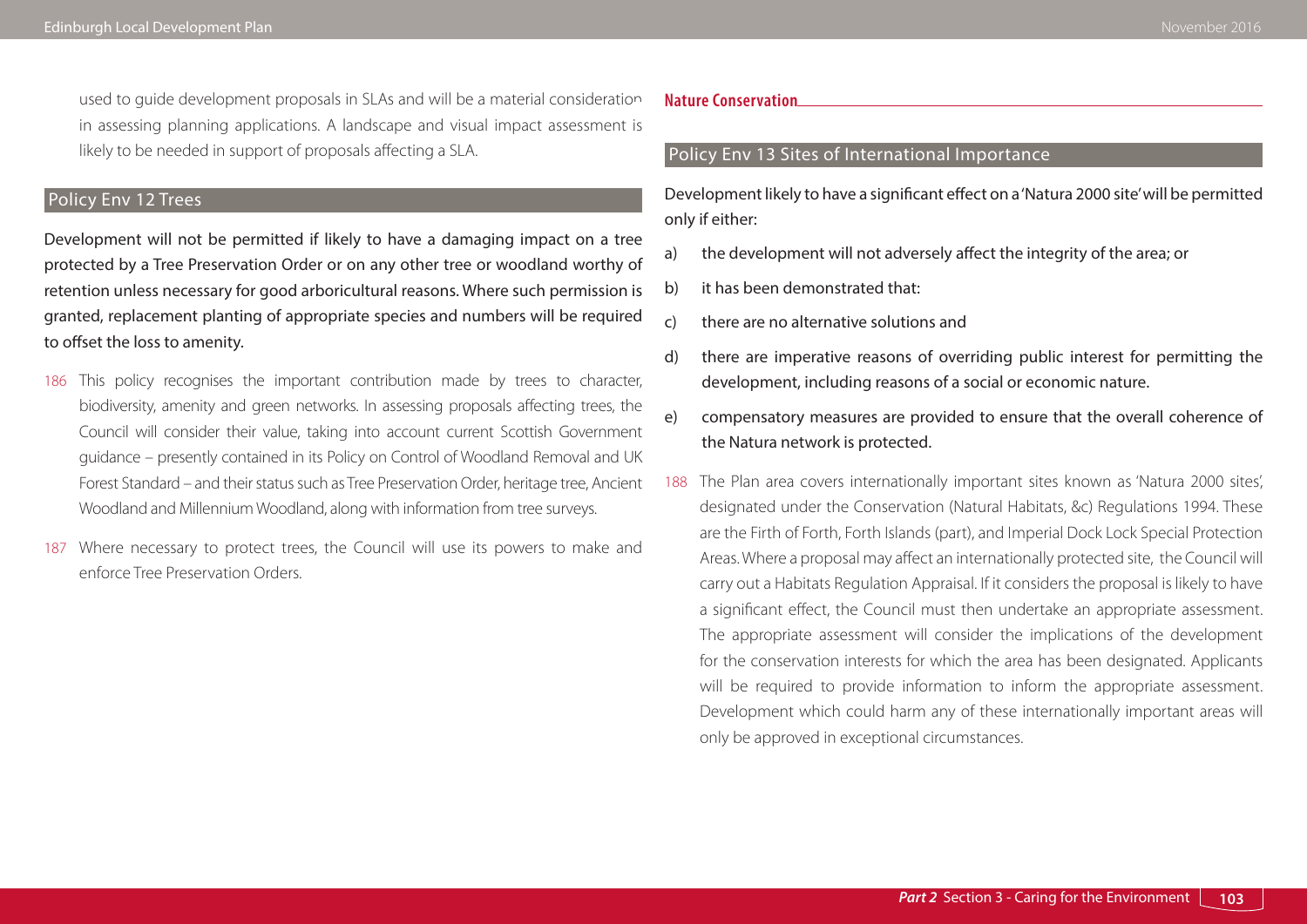# Policy Env 14 Sites of National Importance

Development which would affect a Site of Special Scientific Interest will only be permitted where an appraisal has demonstrated that:

- a) the objectives of the designation and the overall integrity of the area will not be compromised or
- b) any significant adverse effects on the qualities for which the area has been designated are clearly outweighed by social or economic benefits of national importance.
- 189 Sites of Special Scientific Interest (SSSIs) are areas of land (including land covered by water) which are considered by Scottish Natural Heritage (SNH) to be of special interest by reason of their natural features, i.e. their flora, fauna or geological or geomorphological features. Development which could harm an SSSI will be required to demonstrate reasons which clearly outweigh the nature conservation interest of the site and justify a departure from the national policy to protect such sites.

# Policy Env 15 Sites of Local Importance

Development likely to have an adverse impact on the flora, fauna, landscape or geological features of a Local Nature Reserve or a Local Nature Conservation Site will not be permitted unless it can be demonstrated that:

- a) the reasons for allowing the development are sufficient to outweigh the nature conservation interest of the site
- b) the adverse consequences of allowing the development for the value of the site have been minimised and mitigated in an acceptable manner.
- 190 The purpose of this policy is to protect sites of local nature conservation value and designated Local Nature Reserves from damaging development. The network of Local Nature Conservation sites and Local Nature Reserves is shown on the Proposals

Map. Many of these provide connectivity between internationally and nationally important sites and contribute to green networks. A Site Report has been prepared for each LNCS.

# Policy Env 16 Species Protection

Planning permission will not be granted for development that would have an adverse impact on species protected under European or UK law, unless:

- a) there is an overriding public need for the development and it is demonstrated that there is no alternative
- b) a full survey has been carried out of the current status of the species and its use of the site
- c) there would be no detriment to the maintenance of the species at 'favourable conservation status\*'
- d) suitable mitigation is proposed
- 191 European Protected Species (EPS) are covered by the Habitats Regulations. EPS found in the Edinburgh area are bats, otters, and great crested newts. Other speciesspecific legislation to be taken into account includes the Protection of Badgers Act 1992 and those species listed in the Schedules of the Wildlife and Countryside Act 1981. If the presence of an EPS or other protected species is suspected, appropriate survey work must be carried out to enable the Council to assess the likely impact of development on the species.
- *\* The EU Habitats Directive defines 'favourable conservation status' as the distribution and population of the species being at least the same as when the Directive came into force in 1994.*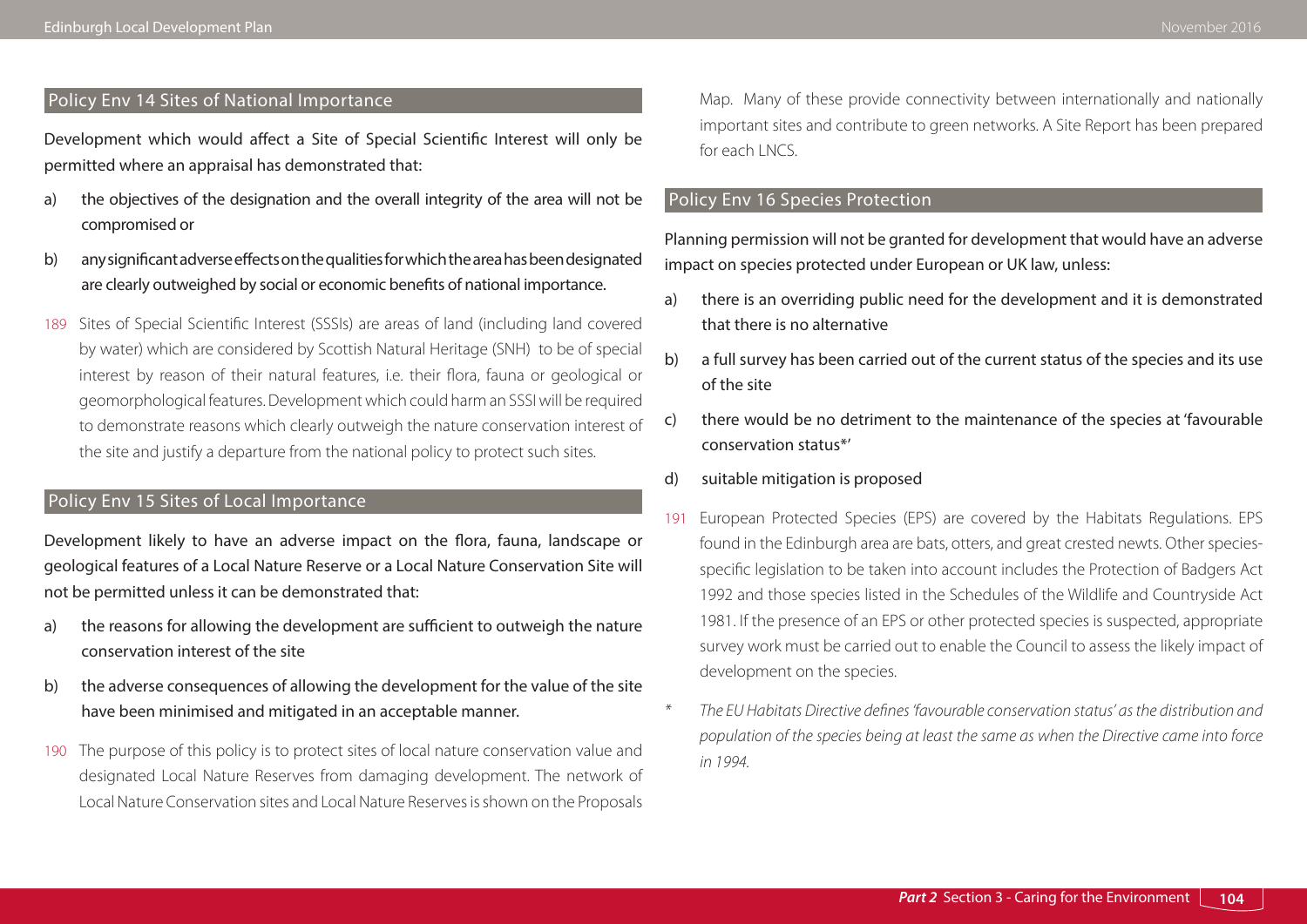# Countryside Access and Open Space

#### Policy Env 17 Pentlands Hills Regional Park

Development which supports the aims of the Pentlands Hills Regional Park will be permitted provided it has no unacceptable impact on the character and landscape quality of the Park.

192 This policy aims to ensure that proposals for outdoor recreation activities, whilst likely to be supported in principle, do not detract from the special rural character of the Regional Park. Proposals will also be assessed in terms of other relevant policies such as Env 10 Green Belt and Env 11 Landscape Quality.

#### **Open Space**

193 The Proposals Map shows the significant areas of open space identified in an audit of the city. The criteria in Policy Env 18 will be applied to development proposals affecting all such open spaces citywide. Proposals affecting a playing field will be considered against relevant criteria in both Policy Env 18 and Policy Env 19.

#### Policy Env 18 Open Space Protection

Proposals involving the loss of open space will not be permitted unless it is demonstrated that:

- a) there will be no significant impact on the quality or character of the local environment and
- b) the open space is a small part of a larger area or of limited amenity or leisure value and there is a significant over-provision of open space serving the immediate area and
- c) the loss would not be detrimental to the wider network including its continuity or biodiversity value and either
- d) there will be a local benefit in allowing the development in terms of either alternative equivalent provision being made or improvement to an existing public park or other open space or
- e) the development is for a community purpose and the benefits to the local community outweigh the loss.
- 194 This policy aims to protect all open spaces, both public and privately owned, that contribute to the amenity of their surroundings and the city, provide or are capable of providing for the recreational needs of residents and visitors or are an integral part of the city's landscape and townscape character and its biodiversity. The Council will only support development on open space in exceptional circumstances, where the loss would not result in detriment to the overall network and to open space provision in the locality. Such circumstances tend to exist where large areas of residential amenity space have been provided without a clear purpose of sense of ownership. The Council's Open Space Strategy sets the standards to be met for open space provision across Edinburgh and will be used to assess whether there is an over provision of open space in the immediate area (criterion b). To accord with criterion d), proposals for alternative provision or improvements to open space should normally address an identified action in the Open Space Strategy.

# Policy Env 19 Protection of Outdoor Sports Facilities

In addition to the requirements of Policy Env 18, the loss of some or all of a playing field or sports pitch will be permitted only where one of the following circumstances applies:

- a) The proposed development is ancillary to the principal use of the site as outdoor sports facilities
- b) The proposed development involves a minor part of outdoor sports facilities and would not adversely affect the use or potential of the remainder for sport and training
- c) An alternative outdoor sports facility is to be provided of at least equivalent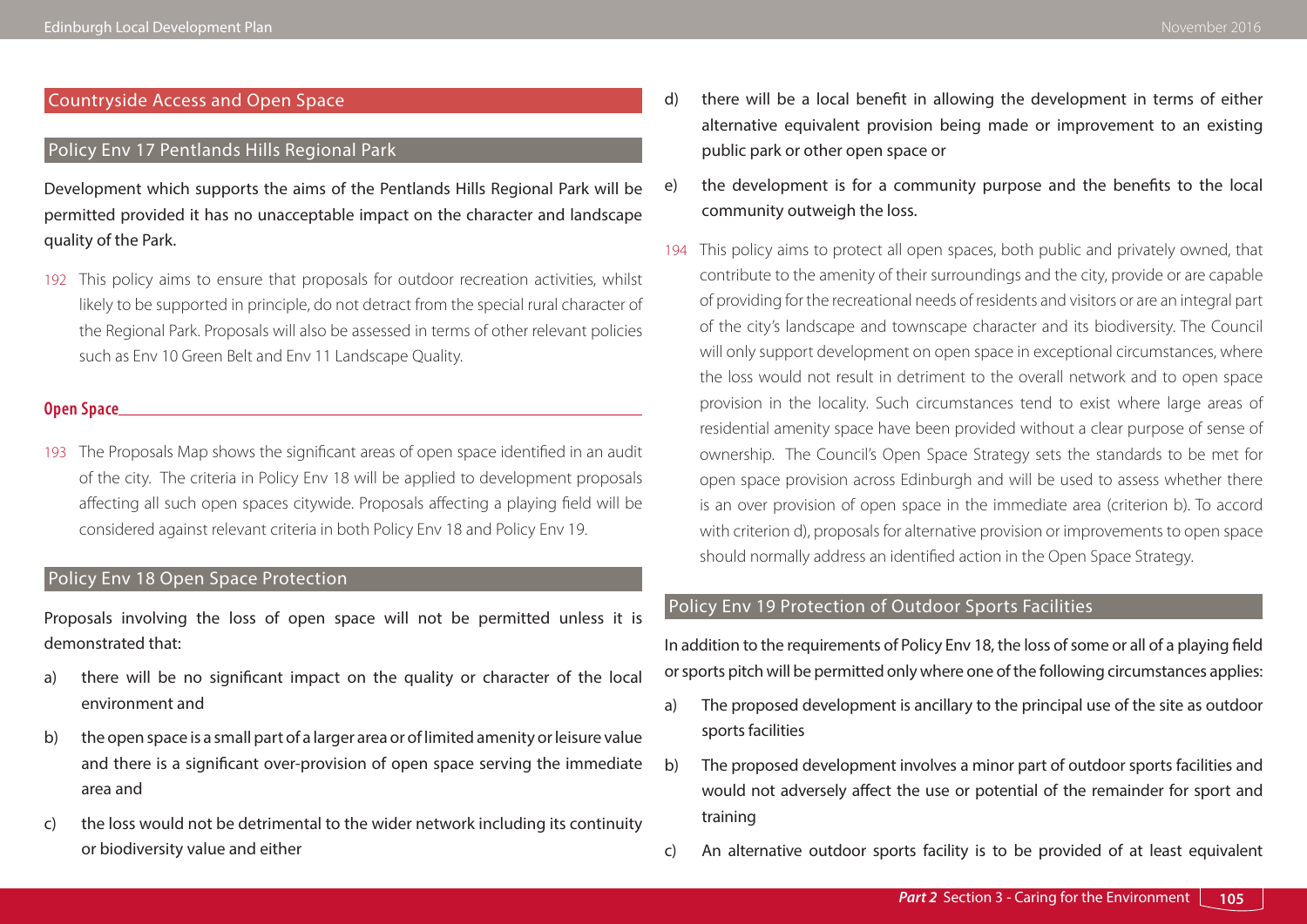sporting value in a no less convenient location, or existing provision is to be significantly improved to compensate for the loss

- d) The Council is satisfied that there is a clear excess of sports pitches to meet current and anticipated future demand in the area, and the site can be developed without detriment to the overall quality of provision.
- 195 Outdoor sports facility provision must be considered as a city-wide resource and in terms of its contribution to local needs. The Council's assessment of provision in the city as a whole has concluded that the amount of pitches, whether or not in public ownership or publicly accessible, is equivalent to the need. However, there needs to be significant improvements in quality. On this evaluation, the loss of pitches to development cannot be justified in principle. However, the loss might be acceptable if alternative equivalent provision is to be made in an equally convenient location. Development has been allowed where other pitches serving the local community are to be equipped with all-weather playing surfaces. The Open Space Strategy identifies the locations where such investment is to be concentrated in multi-pitch venues.

# Policy Env 20 Open Space in New Development

The Council will negotiate the provision of new publicly accessible and useable open space in new development when appropriate and justified by the scale of development proposed and the needs it will give rise to. In particular, the Council will seek the provision of extensions and/or improvements to the green network.

196 This policy ensures that development proposals (other than housing which is covered by Policy Hou 3) include appropriate open space provision and, where the opportunity arises, contribute to Edinburgh's green network. The term 'open space' covers green space and civic space.

# Protection of Natural Resources

# Policy Env 21 Flood Protection

Planning permission will not be granted for development that would:

- a) increase a flood risk or be at risk of flooding itself
- b) impede the flow of flood water or deprive a river system of flood water storage within the areas shown on the Proposals Map as areas of importance for flood management
- c) be prejudicial to existing or planned flood defence systems.
- 197 This purpose of this policy is to ensure development does not result in increased flood risk for the site being developed or elsewhere. Identified areas of importance for flood management are identified on the Proposals Map. It is essential to maintain strict control over development in these areas. Proposals will only be favourably considered if accompanied by a flood risk assessment demonstrating how compensating measures are to be carried out, both on and off the site, and that any loss of flood storage capacity is mitigated to achieve a neutral or better outcome. In some circumstances, sustainable flood management or mitigation measures may not be achievable.
- 198 Culverting of watercourses can exacerbate flood risk and have a detrimental effect on biodiversity. Any further culverting across the city will be opposed, and the removal of existing culverts will be sought when possible.
- 199 New development can add to flood risk if it leads to an increase in surface water runoff. It is also at risk from water flowing over land during heavy rainfall. Policy Des 6 states that these risks should be avoided by the use of sustainable drainage techniques (SUDs).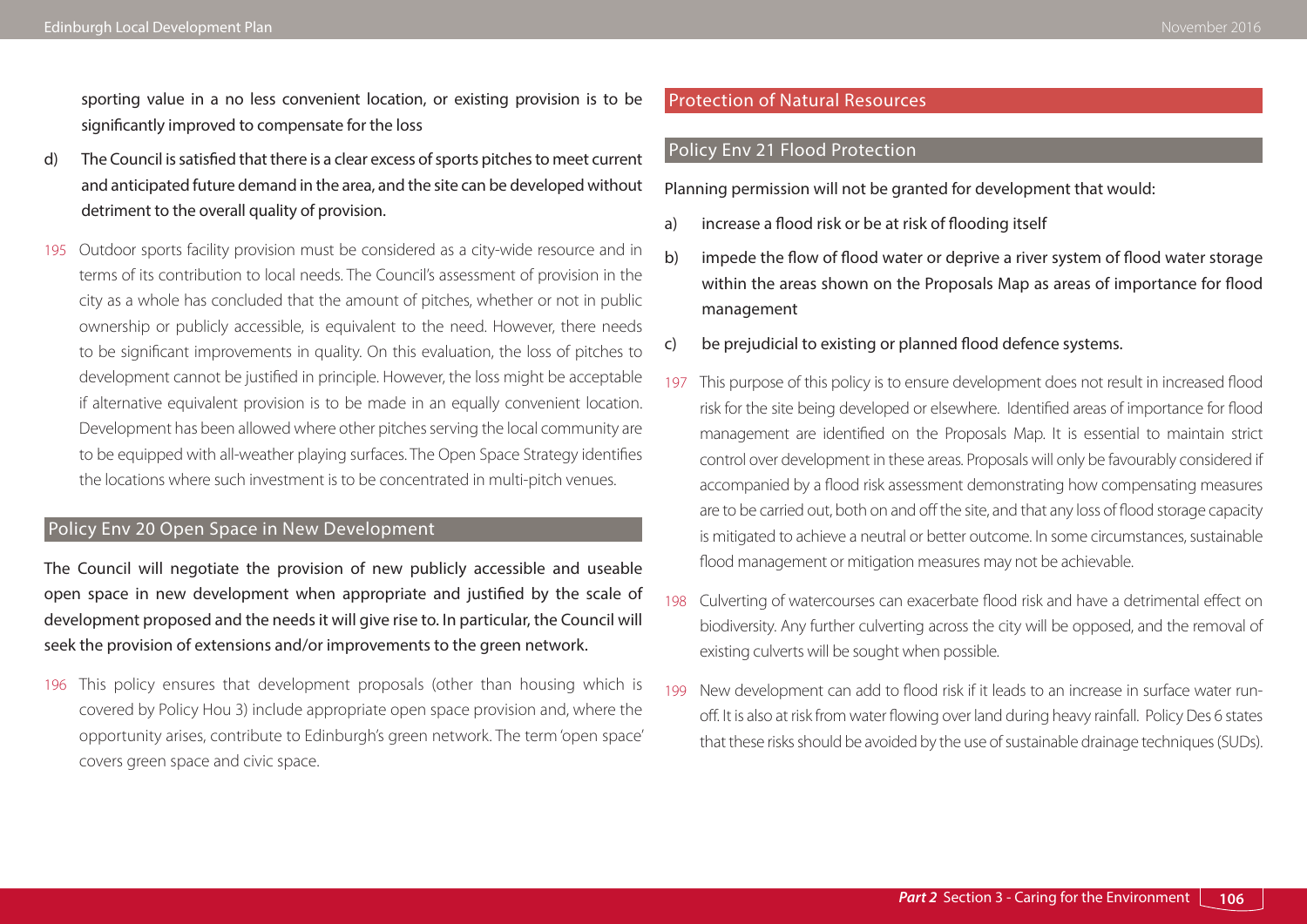# **5 Housing and Community Facilities Objectives**

221 Edinburgh needs more housing to provide homes for an increasing population and support economic growth. More housing increases the need for community facilities such as schools, health care facilities and community centres in easily accessible locations. This plan looks beyond the amount of housing to be provided. It also aims to address issues of quality, affordability, environmental quality in existing housing areas and the housing needs of particular groups such as students, gypsies, travellers and travelling showpeople. Policies Hou 1 – Hou 10 will be used to assess planning applications to meet the following objectives



- To meet the requirement for additional housing in Edinburgh whilst protecting environmental quality in established housing areas
- To promote more sustainable, better balanced communities
- To ensure that provision is made for necessary community facilities

# Policy Hou 1 Housing Development

- Priority will be given to the delivery of the housing land supply and the relevant infrastructure\* as detailed in Part 1 Section 5 of the Plan including:
	- a) sites allocated in this plan through tables 3 and 4 and as shown on the proposals map
	- b) as part of business led mixed use proposal at Edinburgh Park/South Gyle
	- c) as part of the mixed use regeneration proposals at Edinburgh Waterfront (Proposals EW1a-EW1c and EW2a-2d and in the City Centre)
	- d) on other suitable sites in the urban area, provided proposals are compatible with other policies in the plan
- 2 Where a deficit in the maintenance of the five year housing land supply is identified (as evidenced through the housing land audit) greenfield/greenbelt housing proposals may be granted planning permission where:
	- a) The development will be in keeping with the character of the settlement and the local area
	- b) The development will not undermine green belt objectives
	- c) Any additional infrastructure required\* as a result of the development and to take account of its cumulative impact, including cross boundary impacts, is either available or can be provided at the appropriate time.
	- d) The site is effective or capable of becoming effective in the relevant timeframe.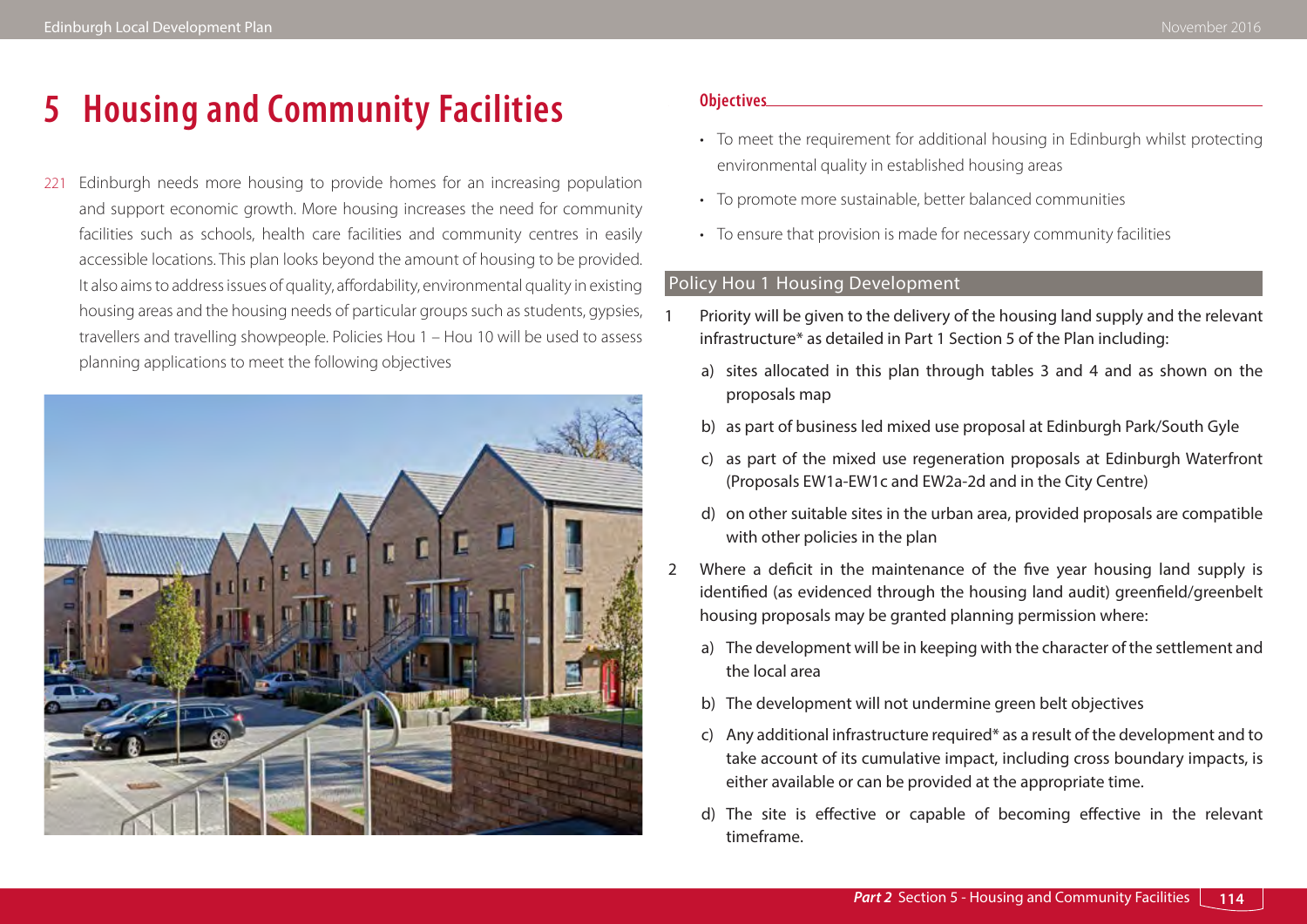- e) The proposal contributes to the principles of sustainable development.
- \* This should be addressed in the context of Policy Del 1, Tra 8 and the associated Supplementary Guidance.
- 222 Policy Hou 1 reflects the emphasis on delivery of the identified land supply. However, it also sets out a mechanism through which to bring forward additional land if a 5 year supply is not maintained. The criteria which apply reflect the considerations already established through SESplan (Policy 7) as well as the Scottish Planning Policy presumption in favour of sustainable development. Whilst the green belt is established by the plan this should not automatically preclude housing development where the relevant balance of considerations points to approval and the objectives of the city wide designation of green belt are maintained.

# Policy Hou 2 Housing Mix

The Council will seek the provision of a mix of house types and sizes where practical, to meet a range of housing needs, including those of families, older people and people with special needs, and having regard to the character of the surrounding area and its accessibility.

223 It is important to achieve a good mix of dwelling types and sizes to avoid the creation of large areas of housing with similar characteristics. This approach supports more socially diverse and inclusive communities by offering a choice of housing and a range of house types to meet the needs of different population groups, from singleperson households to larger and growing families.

# Policy Hou 3 Private Green Space in Housing Development

Planning permission will be granted for development which makes adequate provision for green space to meet the needs of future residents.

- a) In flatted or mixed housing/flatted developments where communal provision will be necessary, this will be based on a standard of 10 square metres per flat (excluding any units which are to be provided with private gardens). A minimum of 20% of total site area should be useable greenspace.
- b) For housing developments with private gardens, a contribution towards the greenspace network will be negotiated if appropriate, having regard to the scale of development proposed and the opportunities of the site.
- 224 This policy ensures an appropriate level of greenspace provision in new housing developments.
- 225 This policy applies to mainstream housing, whether flatted or otherwise. All mainstream housing should be provided with either individual private gardens or communal areas of greenspace, or a combination of both. In some sites, some of the greenspace provision should be in the form of publicly accessible space to connect with the wider network. The site briefs for the new strategic housing proposals in West and South East Edinburgh show this type of provision.
- 226 The Council expects most housing development to meet these greenspace requirements in full within the site. However exceptions may be justifiable if there are good reasons why this cannot happen, for example where justified by the following policy on density. The Council's Open Space Strategy sets standards for publicly-accessible large and local greenspace and play space and identifies actions to address any deficiencies or meet other needs. A proposal which does not meet the full requirements of policy Hou 3 on-site may be supported if appropriate provision or financial contribution is made to implement an identified action in the Open Space Strategy which will address a deficiency in the area.
- 227 The policy does not apply to housing built for occupation by particular groups such as students or the elderly. In these circumstances, provision appropriate to their particular needs will be negotiated.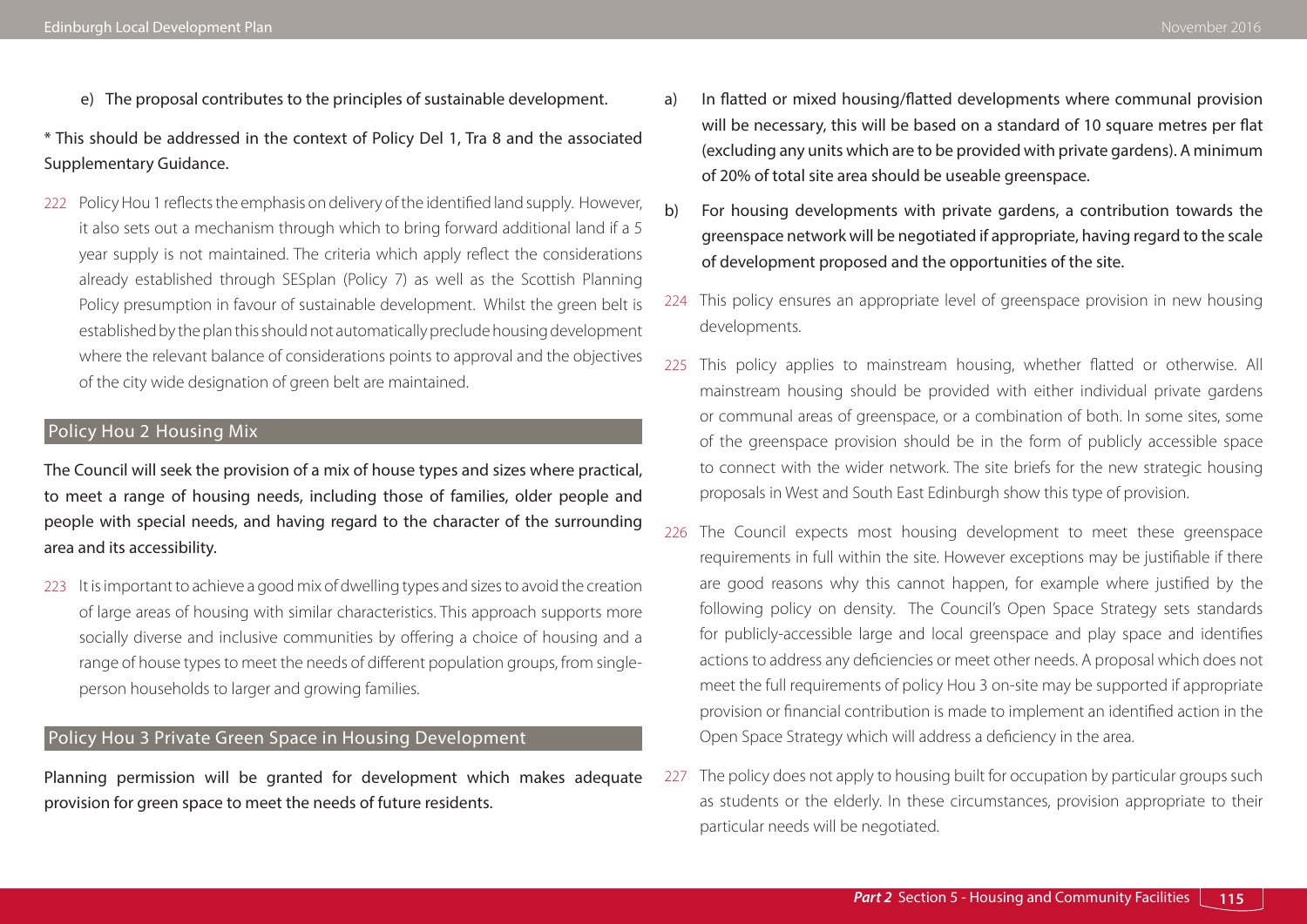# Policy Hou 4 Housing Density

The Council will seek an appropriate density of development on each site having regard to:

- a) its characteristics and those of the surrounding area
- b) the need to create an attractive residential environment and safeguard living conditions within the development
- c) the accessibility of the site includes access to public transport
- d) the need to encourage and support the provision of local facilities necessary to high quality urban living.

Higher densities will be appropriate within the City Centre and other areas where a good level of public transport accessibility exists or is to be provided. In established residential areas, proposals will not be permitted which would result in unacceptable damage to local character, environmental quality or residential amenity.

228 The aim of this policy is to promote an appropriate density of development, taking account of site characteristics and location. There are many benefits of higher density development – it makes efficient use of urban land, helps maintain the vitality and viability of local services and encourages the effective provision of public transport. However higher densities are not always appropriate. Particular care will be taken in established residential areas to avoid inappropriate densities.

# Policy Hou 5 Conversion to Housing

Planning permission will be granted for the change of use of existing buildings in non-residential use to housing, provided:

- a) a satisfactory residential environment can be achieved
- b) housing would be compatible with nearby uses
- c) appropriate open space, amenity and car and cycle parking standards are met
- d) the change of use is acceptable having regard to other policies in this plan including those that seek to safeguard or provide for important or vulnerable uses.
- 229 A significant contribution to housing needs has been made over the years by the conversion of redundant commercial buildings to housing. This has included office buildings in the New Town which were originally houses, warehouses in Leith and vacant hospital and school buildings. The recycling of buildings achieves sustainability goals and provides the essential means by which the historic character of different localities can be maintained. It can help to create the high density, mixed use environments which are appropriate for central sites. It is an objective of the Plan to resist the conversion of empty shop units to residential use, and to safeguard these for shopping and small business use (see Policy Ret 10). However, conversions to residential use could be supported where the shop unit has been vacant for a significant period of time and been actively marketed, where there is local need and demand for a range of housing types and for town centre living.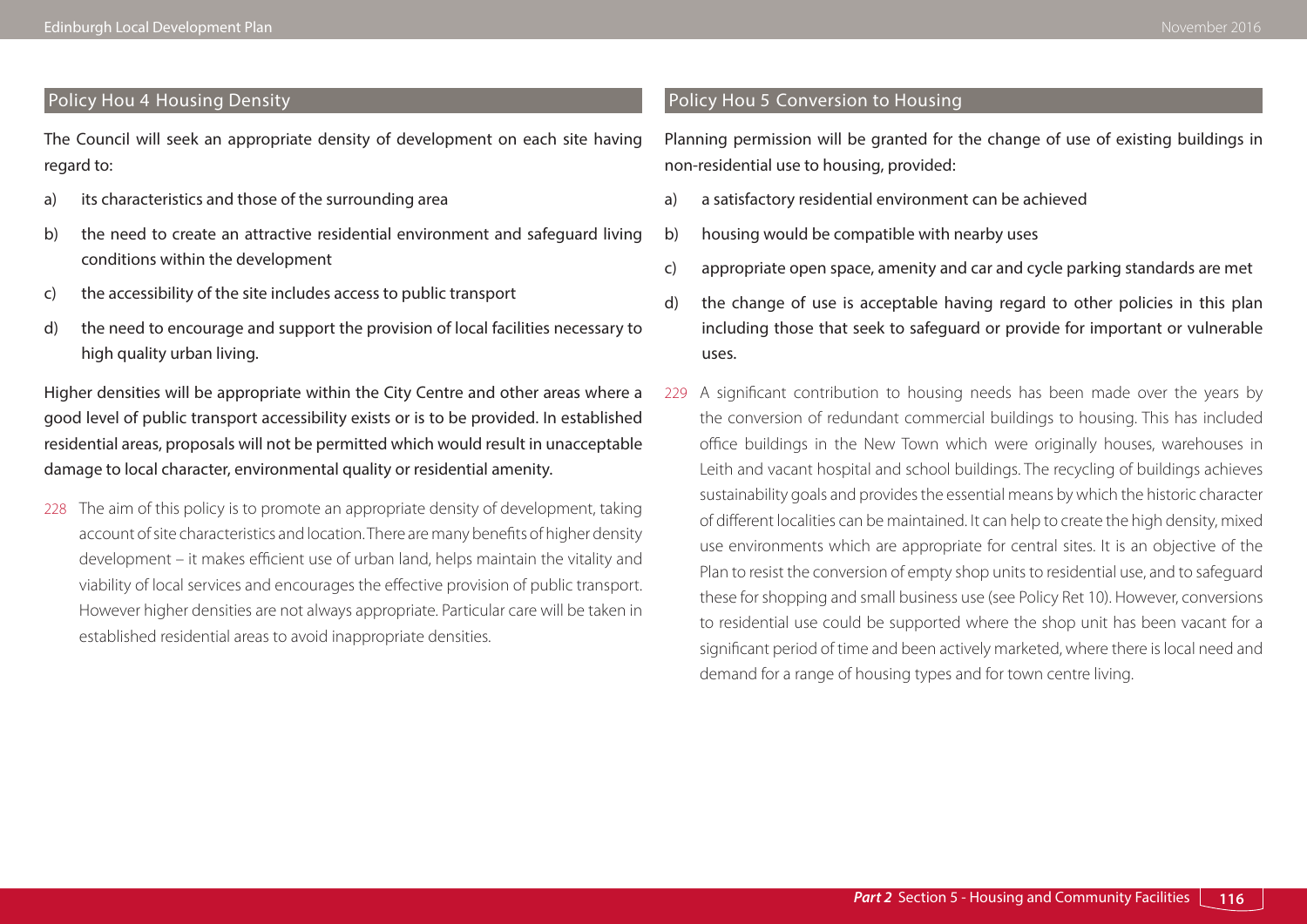taken to mitigate any adverse effects on networks and bring accessibility by and use of non-car modes up to acceptable levels if necessary.

- 271 The policy applies to major offices, retail, entertainment, sport and leisure uses and other non-residential developments which generate a large number of journeys by employees and other visitors. These developments should be accessible by a choice of means of transport which offer real alternatives to the car. For this reason, a location in the City Centre will normally be preferable. Major travel generating developments will also be encouraged to locate in the identified town centres and employment centres, provided that the scale and nature of the development is such that it can be reached conveniently by a majority of the population in its catchment area by walking, cycling or frequent public transport services.
- 272 Out-of-centre development will only be acceptable where it can clearly be demonstrated that the location is suitable, and that access by sustainable forms of transport and car parking provision and pricing mean that the development will be no more reliant on car use than a town centre location. This means that good public transport, walking and cycling accessibility will still need to be assured.
- 273 Applications should be accompanied by travel plans to demonstrate how development, particularly in out of centre locations, will meet the requirements of Policy Tra 1. Travel plans should accord with Scottish Government guidance and will be monitored to assess their impact on reducing demand for car travel and maximising use of existing and new transport infrastructure. Travel plans may also be relevant when assessing residential applications in terms of Policy Hou 4 Housing Density or Policy Tra 2 Private Car Parking.

# Car and Cycle Parking

#### Policy Tra 2 Private Car Parking

Planning permission will be granted for development where proposed car parking provision complies with and does not exceed the parking levels set out in Council guidance. Lower provision will be pursued subject to consideration of the following factors:

- a) whether, in the case of non-residential developments, the applicant has demonstrated through a travel plan that practical measures can be undertaken to significantly reduce the use of private cars to travel to and from the site
- b) whether there will be any adverse impact on the amenity of neighbouring occupiers, particularly residential occupiers through on-street parking around the site and whether any adverse impacts can be mitigated through control of on-street parking
- c) the accessibility of the site to public transport stops on routes well served by public transport, and to shops, schools and centres of employment by foot, cycle and public transport
- d) the availability of existing off-street parking spaces that could adequately cater for the proposed development
- e) whether the characteristics of the proposed use are such that car ownership and use by potential occupiers will be low, such as purpose-built sheltered or student housing and 'car free' or 'car reduced' housing developments and others providing car sharing arrangements
- f) whether complementary measures can be put in place to make it more convenient for residents not to own a car, for example car sharing or pooling arrangements, including access to the city's car club scheme.